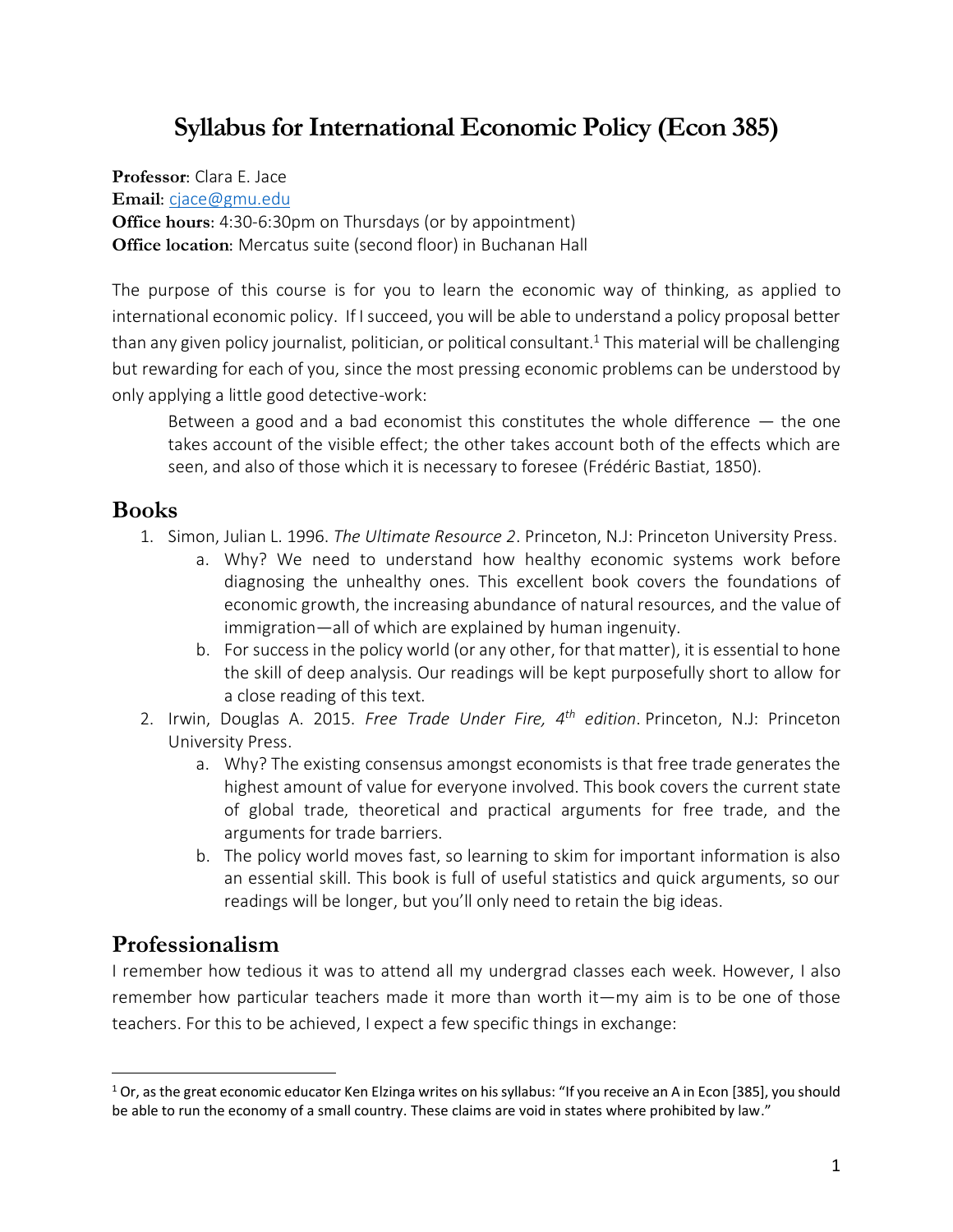- 1. Your presence: Attendance is mandatory, and your active participation is highly valued. School is your job right now, and I encourage you to embrace it as such. I will allow one "opportunity-cost-was-too-high" absence. (Of course, emergencies are emergencies.)
- 2. Your full attention: Checking your cellphone or visiting unrelated websites is unacceptable in class.<sup>2</sup> A good question to ask yourself before doing something in this class is whether or not you would do the same thing during a diplomacy meeting with world leaders. If the answer is no, it's probably not a good idea. (Again, emergencies are exceptions.)
- 3. Your hard work: Readings and homework must be done on time. I have worked to distill our material so you can see the importance of each topic. I know you will be balancing other classes, family concerns, friendships, etc. during our time together, but I ask you to recall that a college education is a privilege so few of our ancestors enjoyed!

Lastly, I hope our short time together can be viewed as an opportunity to not only learn the hard tools of economics but to practice the soft skills you will need to succeed in the real world: focus, patience, politeness, and good humor.

### **Grade Components:**

- Weekly quizzes (30%): Every Thursday, I will post a quiz on Blackboard at the beginning of class. The questions on the quizzes will be from the assigned readings of the week. I will drop the two lowest scores on these quizzes.
- Midterm (30%): On October  $31^{st}$  (Halloween), we will have our single exam for this class. Half of the points will be from a multiple choice section, and half of the points will come from an essay section. You will be given the essay prompts ahead of time.
- Final project (30%): I will assign teams for these projects which will take place *instead of a final exam*. I encourage you to embrace this experience of teamwork (but certainly, come talk to me if there are problems). The project has two parts: a 10-page paper and a 10 minute presentation. The topic of both will be the trade policy of a country of your team's choice. I will provide a document with more details after your midterm.
- Participation/effort (10%): These points will be awarded subjectively, before I submit final grades. A kind demeanor could be the difference between a B+ and an A!

### **University Policies**

Mason is an Honor Code university, which means the principle of academic integrity is taken very seriously and violations are treated gravely. What does academic integrity mean in this course? When you rely on someone else's work in an aspect of the performance of that task, you will give full credit in the proper, accepted form. Another aspect of academic integrity is the free play of ideas. Vigorous discussion and debate are encouraged in this course, with the firm expectation

<sup>2</sup> Again, to paraphrase Elzinga: "Please turn off all electric razors, boom boxes, cell phones and other audio equipment during the lectures. Pacemakers, Fitbits and electronic tracking devices (if you are out on parole) may be left on."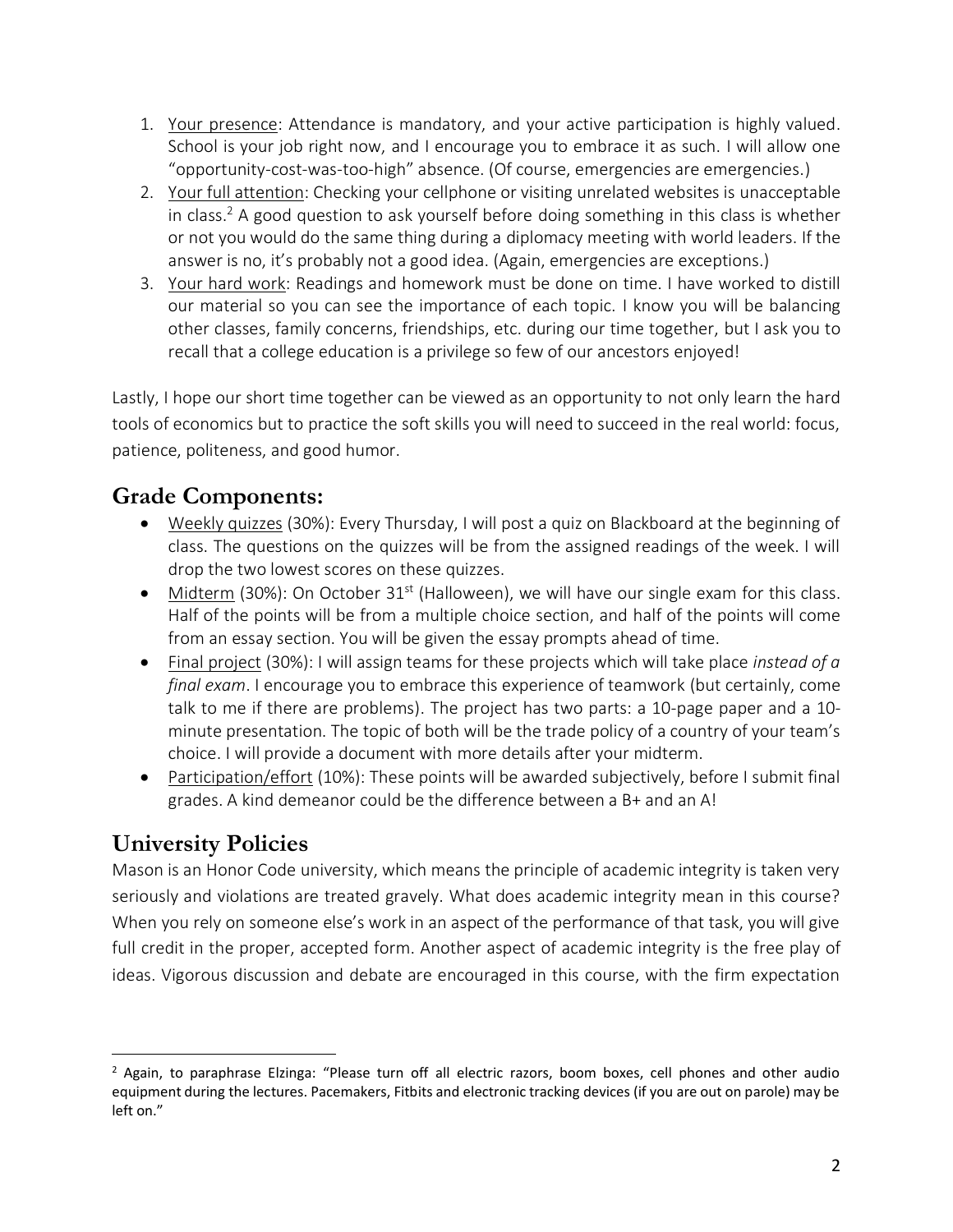that all aspects of the class will be conducted with civility and respect for differing ideas, perspectives, and traditions. When in doubt, please ask for guidance and clarification.

Disability Services at Mason is committed to providing equitable access to learning opportunities for all students by upholding the laws that ensure equal treatment of people with disabilities. If you are seeking accommodations for this class, please first visit http://ds.gmu.edu/ for detailed information about the Disability Services registration process. Then I would be happy to discuss your approved accommodations. Disability Services is located in Student Union Building I (SUB I), Suite 2500. They can also be reached via email [\(ods@gmu.edu\)](mailto:ods@gmu.edu) or by phone: (703) 993-2474.

## **Schedule of lectures:**

Please watch the following (very short) videos before the first day of class:

- 1. [The Demand Curve](https://www.mruniversity.com/courses/principles-economics-microeconomics/demand-curve-shifts-definition)
- 2. [The Supply Curve](https://www.mruniversity.com/courses/principles-economics-microeconomics/supply-curve-definition-example)
- 3. [The Equilibrium Price and Quantity](https://www.mruniversity.com/courses/principles-economics-microeconomics/equilibrium-price-supply-demand-example)
- 4. [A Deeper Look at the Demand Curve](https://www.mruniversity.com/courses/principles-economics-microeconomics/demand-curve-consumer-surplus-definition)
- 5. [The Demand Curve Shifts](https://www.mruniversity.com/courses/principles-economics-microeconomics/demand-curve-shifts-definition)
- 6. [A Deeper Look at the Supply Curve](https://www.mruniversity.com/courses/principles-economics-microeconomics/supply-curve-producer-surplus-definition)
- 7. [The Supply Curve Shifts](https://www.mruniversity.com/courses/principles-economics-microeconomics/supply-curve-shift)

Excellent! Now you will ace the quiz on the first day. Our entire semester together will follow this schedule:

- 1. **August 27th**: Introductions and economic literacy quiz (not graded)
	- a. Homework: Bastiat's "[What is Seen and What is Not Seen](https://www.econlib.org/library/Bastiat/basEss.html?chapter_num=4#book-reader)," Part 1: The Broken Window
- 2. **August 29th**: The Economic Way of Thinking: Part I a. Homework: Hayek's "[The Use of Knowledge in Society](https://www.jstor.org/stable/pdf/1809376.pdf?casa_token=vZpSI_laSCQAAAAA:MWGgvbyzQT_Q4AkAkjO4aqKMzhuu97cbYAwuVWhviLtNlC1JJJCkT9NorL8RZ4kKK47oFL60o-dmX_p81StoCcMRGx_UkJ0UcudfRAkoRF4cWATYHuaa)"
- 3. **September 3<sup>rd</sup>:** The Economic Way of Thinking: Part II and **assignment of teams** 
	- a. Homework: Simon's Preface and Introduction
- 4. **September 5th**: Quiz on readings and Lecture 1 on Simon
	- a. Homework: Simon's Ch.1, "The Amazing Theory of Raw-Material Scarcity"
- 5. **September 10th**: Lecture 2 on Simon
	- a. Homework: Simon's Ch. 4, "The Grand Theory"
- 6. **September 12th**: Quiz on readings and Lecture 3 on Simon
	- a. Homework: Simon's Ch. 25, "Population Growth and the Stock of Capital"
- 7. **September 17th**: Lecture 4 on Simon
	- a. Homework: Simon's Ch. 26, "Population's Effects on Technology and Productivity"
- 8. **September 19th**: Quiz on readings and Lecture 5 on Simon
	- a. Homework: Simon's Ch. 27, "Economies of Scope and Education"
- 9. **September 24th**: Lecture 6 on Simon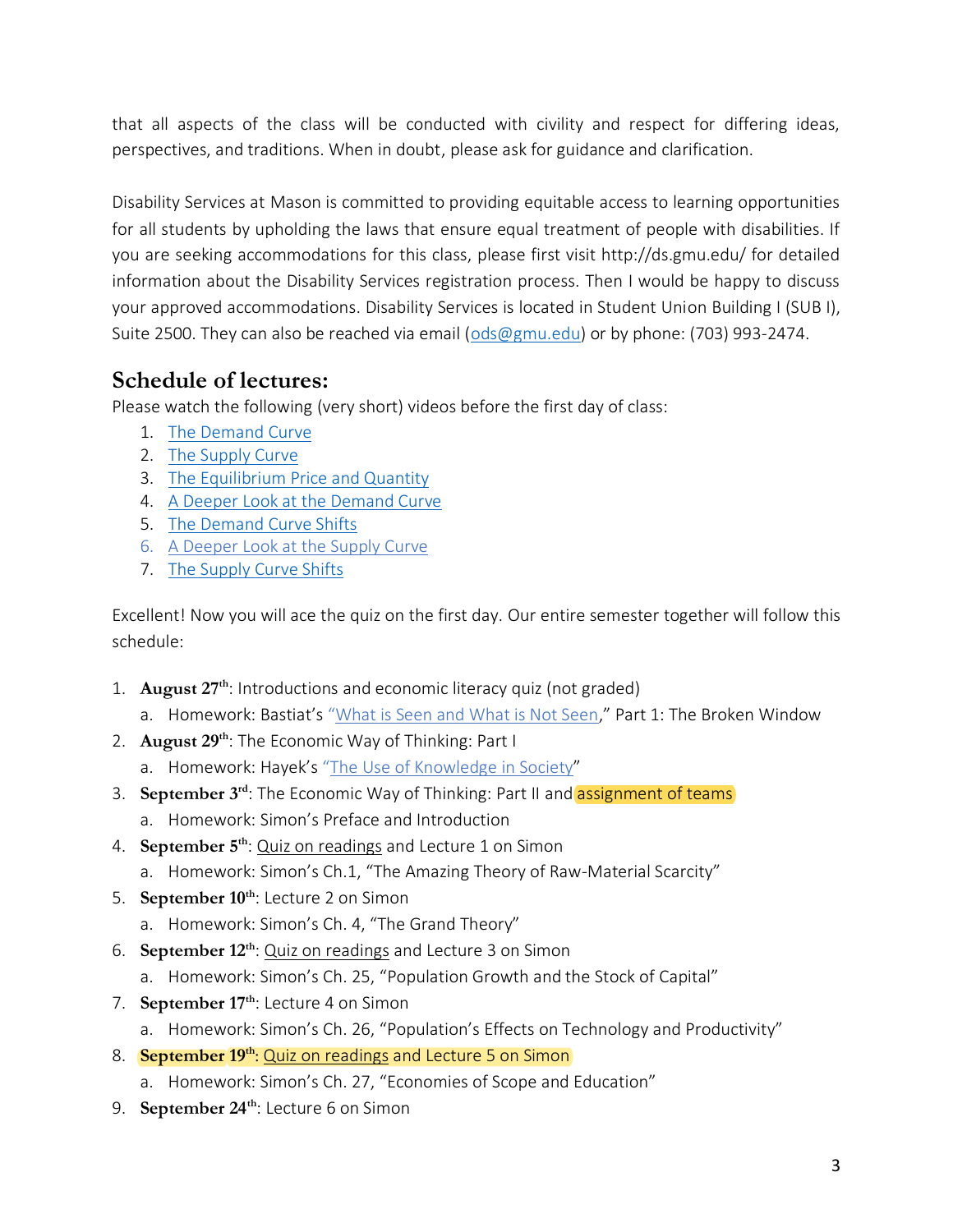- a. Homework: Simon's Ch. 28, "Population Growth, Natural Resources…"
- 10. **September 26th**: Quiz on readings and watch Poverty Inc.
	- a. Homework: Simon's Ch. 33, "The Big Economic Picture: Population Growth and Living Standards in MDCs"
- 11. **October 1st**: Lecture 7 on Simon
	- a. Homework: Simon's Ch. 34, "The Big Picture II: LDCs"
- 12. **October 3rd**: Quiz on readings and Lecture 8 on Simon
	- a. Homework: Simon's Conclusion, first half
- 13. **October 8th**: Lecture 9 on Simon
	- a. Homework: Simon's Conclusion, second half
- 14. **October 10th**: Quiz on readings and Lecture 10 on Simon
	- a. Homework: Irwin's Introduction
- 15. **October 15th**: Lecture 1 on Irwin
	- a. Homework: Irwin's Ch. 1, "The United States in a New Global Economy?"
- 16. **October 17th**: Quiz on readings and Lecture 2 on Irwin
	- a. Homework: Irwin's Ch. 2, "The Case for Free Trade: Old Theories, New Evidence"
- 17. **October 22nd**: Lecture 3 on Irwin
	- a. Homework: Irwin's Ch. 7, "The World Trading System"
- 18. **October 24th**: Quiz on readings and Lecture 4 on Irwin
- 19. **October 29th**: Optional review session
- 20. **October 31st**: Midterm Exam
- 21. **November 5th**: Lecture on "Why economic theory cannot tell us what to do about policy"
	- a. Homework: Hayek's [Nobel Lecture](https://www.nobelprize.org/prizes/economic-sciences/1974/hayek/lecture/) and Whitman and Rizzo's "The Problematic Welfare [Standards of Behavioral Paternalism](http://citeseerx.ist.psu.edu/viewdoc/download?doi=10.1.1.1012.5242&rep=rep1&type=pdf)"
- 22. **November 7th**: Quiz on readings and lecture on "Why empirical data cannot tell us what to do about policy"
	- a. Homework: Simon's Ch. 39, "The Key Values"
- 23. **November 12th**: Lecture on "Why fairness cannot tell us what to do about policy"
	- a. Homework: Bastiat's "[A Petition](https://www.econlib.org/library/Bastiat/basSoph.html?chapter_num=11#book-reader)" and Arrow's "[A Difficulty in the Concept of Social](https://s3.amazonaws.com/academia.edu.documents/40888103/arrow.pdf?response-content-disposition=inline%3B%20filename%3DArrow.pdf&X-Amz-Algorithm=AWS4-HMAC-SHA256&X-Amz-Credential=AKIAIWOWYYGZ2Y53UL3A%2F20190729%2Fus-east-1%2Fs3%2Faws4_request&X-Amz-Date=20190729T161657Z&X-Amz-Expires=3600&X-Amz-SignedHeaders=host&X-Amz-Signature=9228f0736d988ccbc4ca18dcb67c0fa281141ad787612303d2e1f26babb6856d)  [Welfare](https://s3.amazonaws.com/academia.edu.documents/40888103/arrow.pdf?response-content-disposition=inline%3B%20filename%3DArrow.pdf&X-Amz-Algorithm=AWS4-HMAC-SHA256&X-Amz-Credential=AKIAIWOWYYGZ2Y53UL3A%2F20190729%2Fus-east-1%2Fs3%2Faws4_request&X-Amz-Date=20190729T161657Z&X-Amz-Expires=3600&X-Amz-SignedHeaders=host&X-Amz-Signature=9228f0736d988ccbc4ca18dcb67c0fa281141ad787612303d2e1f26babb6856d)"
- 24. **November 14th**: Quiz on readings and lecture on "Why democracies cannot tell us what to do about policy"
	- a. Homework: Ratha's [TEDtalk on remittances](https://www.ted.com/talks/dilip_ratha_the_hidden_force_in_global_economics_sending_money_home?language=en) and "[How Food Banks Use Markets to Feed](https://pubs.aeaweb.org/doi/pdfplus/10.1257/jep.31.4.145)  [the Poor](https://pubs.aeaweb.org/doi/pdfplus/10.1257/jep.31.4.145)"
- 25. **November 19th**: Lecture on "Doing business in the global economy from home"
	- a. Homework: Wells Fargo ["10 tips for doing business overseas"](https://wellsfargoworks.com/planning/article/10-tips-for-doing-business-overseas) and "Topics to consider [before taking your business global](https://wellsfargoworks.com/planning/article/topics-to-consider-before-taking-your-business-global)"
- 26. **November 21st**: Quiz on readings and guest speaker on "Running a Global Business"